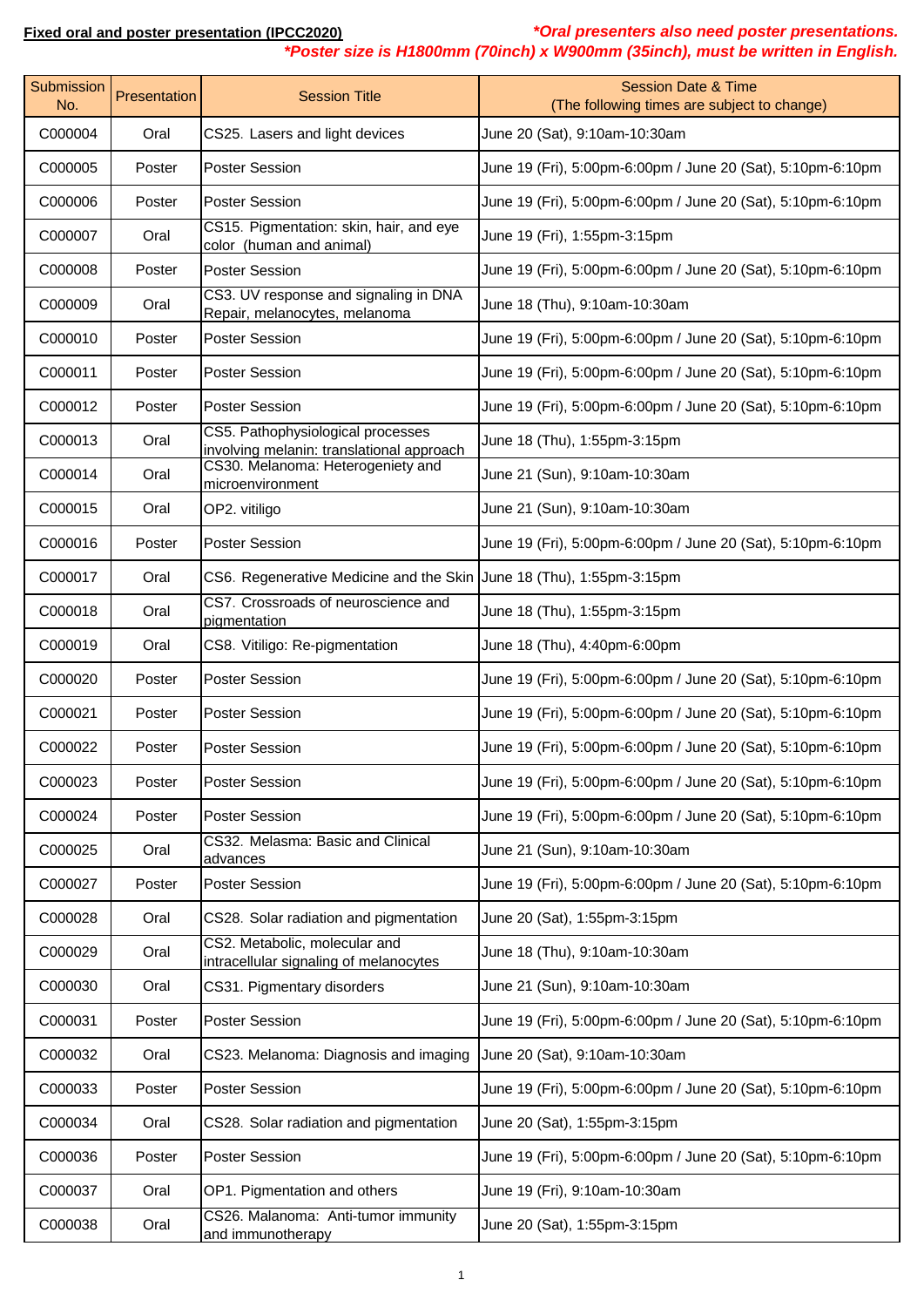**Fixed oral and poster presentation (IPCC2020)** *\*Oral presenters also need poster presentations. \*Poster size is H1800mm (70inch) x W900mm (35inch), must be written in English.*

| Submission<br>No. | Presentation | <b>Session Title</b>                                                | <b>Session Date &amp; Time</b><br>(The following times are subject to change) |
|-------------------|--------------|---------------------------------------------------------------------|-------------------------------------------------------------------------------|
| C000039           | Oral         | CS10. Healthy and beautiful skin                                    | June 18 (Thu), 4:40pm-6:00pm                                                  |
| C000040           | Poster       | <b>Poster Session</b>                                               | June 19 (Fri), 5:00pm-6:00pm / June 20 (Sat), 5:10pm-6:10pm                   |
| C000041           | Poster       | <b>Poster Session</b>                                               | June 19 (Fri), 5:00pm-6:00pm / June 20 (Sat), 5:10pm-6:10pm                   |
| C000042           | Poster       | <b>Poster Session</b>                                               | June 19 (Fri), 5:00pm-6:00pm / June 20 (Sat), 5:10pm-6:10pm                   |
| C000043           | Poster       | <b>Poster Session</b>                                               | June 19 (Fri), 5:00pm-6:00pm / June 20 (Sat), 5:10pm-6:10pm                   |
| C000044           | Poster       | <b>Poster Session</b>                                               | June 19 (Fri), 5:00pm-6:00pm / June 20 (Sat), 5:10pm-6:10pm                   |
| C000045           | Oral         | CS24. Chemical vitiligo                                             | June 20 (Sat), 9:10am-10:30am                                                 |
| C000046           | Oral         | OP1. Pigmentation and others                                        | June 19 (Fri), 9:10am-10:30am                                                 |
| C000047           | Poster       | <b>Poster Session</b>                                               | June 19 (Fri), 5:00pm-6:00pm / June 20 (Sat), 5:10pm-6:10pm                   |
| C000048           | Poster       | <b>Poster Session</b>                                               | June 19 (Fri), 5:00pm-6:00pm / June 20 (Sat), 5:10pm-6:10pm                   |
| C000049           | Poster       | <b>Poster Session</b>                                               | June 19 (Fri), 5:00pm-6:00pm / June 20 (Sat), 5:10pm-6:10pm                   |
| C000050           | Oral         | CS10. Healthy and beautiful skin                                    | June 18 (Thu), 4:40pm-6:00pm                                                  |
| C000051           | Poster       | <b>Poster Session</b>                                               | June 19 (Fri), 5:00pm-6:00pm / June 20 (Sat), 5:10pm-6:10pm                   |
| C000052           | Poster       | <b>Poster Session</b>                                               | June 19 (Fri), 5:00pm-6:00pm / June 20 (Sat), 5:10pm-6:10pm                   |
| C000053           | Oral         | OP1. Pigmentation and others                                        | June 19 (Fri), 9:10am-10:30am                                                 |
| C000054           | Poster       | <b>Poster Session</b>                                               | June 19 (Fri), 5:00pm-6:00pm / June 20 (Sat), 5:10pm-6:10pm                   |
| C000055           | Oral         | CS29. Melanoma: Epidemiology and<br>prevention                      | June 20 (Sat), 1:55pm-3:15pm                                                  |
| C000056           | Oral         | CS29. Melanoma: Epidemiology and<br>prevention                      | June 20 (Sat), 1:55pm-3:15pm                                                  |
| C000057           | Oral         | CS22. Melanoma: Models for initiation<br>and progession             | June 20 (Sat), 9:10am-10:30am                                                 |
| C000058           | Poster       | <b>Poster Session</b>                                               | June 19 (Fri), 5:00pm-6:00pm / June 20 (Sat), 5:10pm-6:10pm                   |
| C000060           | Oral         | CS31. Pigmentary disorders                                          | June 21 (Sun), 9:10am-10:30am                                                 |
| C000061           | Oral         | CS15. Pigmentation: skin, hair, and eye<br>color (human and animal) | June 19 (Fri), 1:55pm-3:15pm                                                  |
| C000062           | Oral         | CS16. Melanoma: Emerging therapies<br>and novel biomarkers          | June 19 (Fri), 1:55pm-3:15pm                                                  |
| C000063           | Poster       | <b>Poster Session</b>                                               | June 19 (Fri), 5:00pm-6:00pm / June 20 (Sat), 5:10pm-6:10pm                   |
| C000064           | Oral         | CS16. Melanoma: Emerging therapies<br>and novel biomarkers          | June 19 (Fri), 1:55pm-3:15pm                                                  |
| C000065           | Poster       | <b>Poster Session</b>                                               | June 19 (Fri), 5:00pm-6:00pm / June 20 (Sat), 5:10pm-6:10pm                   |
| C000066           | Poster       | <b>Poster Session</b>                                               | June 19 (Fri), 5:00pm-6:00pm / June 20 (Sat), 5:10pm-6:10pm                   |
| C000067           | Poster       | <b>Poster Session</b>                                               | June 19 (Fri), 5:00pm-6:00pm / June 20 (Sat), 5:10pm-6:10pm                   |
| C000068           | Oral         | CS14. Melanoma: Mechanisms of<br>resistance                         | June 19 (Fri), 9:10am-10:30am                                                 |
| C000069           | Oral         | CS14. Melanoma: Mechanisms of<br>resistance                         | June 19 (Fri), 9:10am-10:30am                                                 |
| C000070           | Oral         | CS26. Malanoma: Anti-tumor immunity<br>and immunotherapy            | June 20 (Sat), 1:55pm-3:15pm                                                  |
| C000071           | Poster       | <b>Poster Session</b>                                               | June 19 (Fri), 5:00pm-6:00pm / June 20 (Sat), 5:10pm-6:10pm                   |
| C000072           | Oral         | CS1. Vitiligo basic science                                         | June 18 (Thu), 9:10am-10:30am                                                 |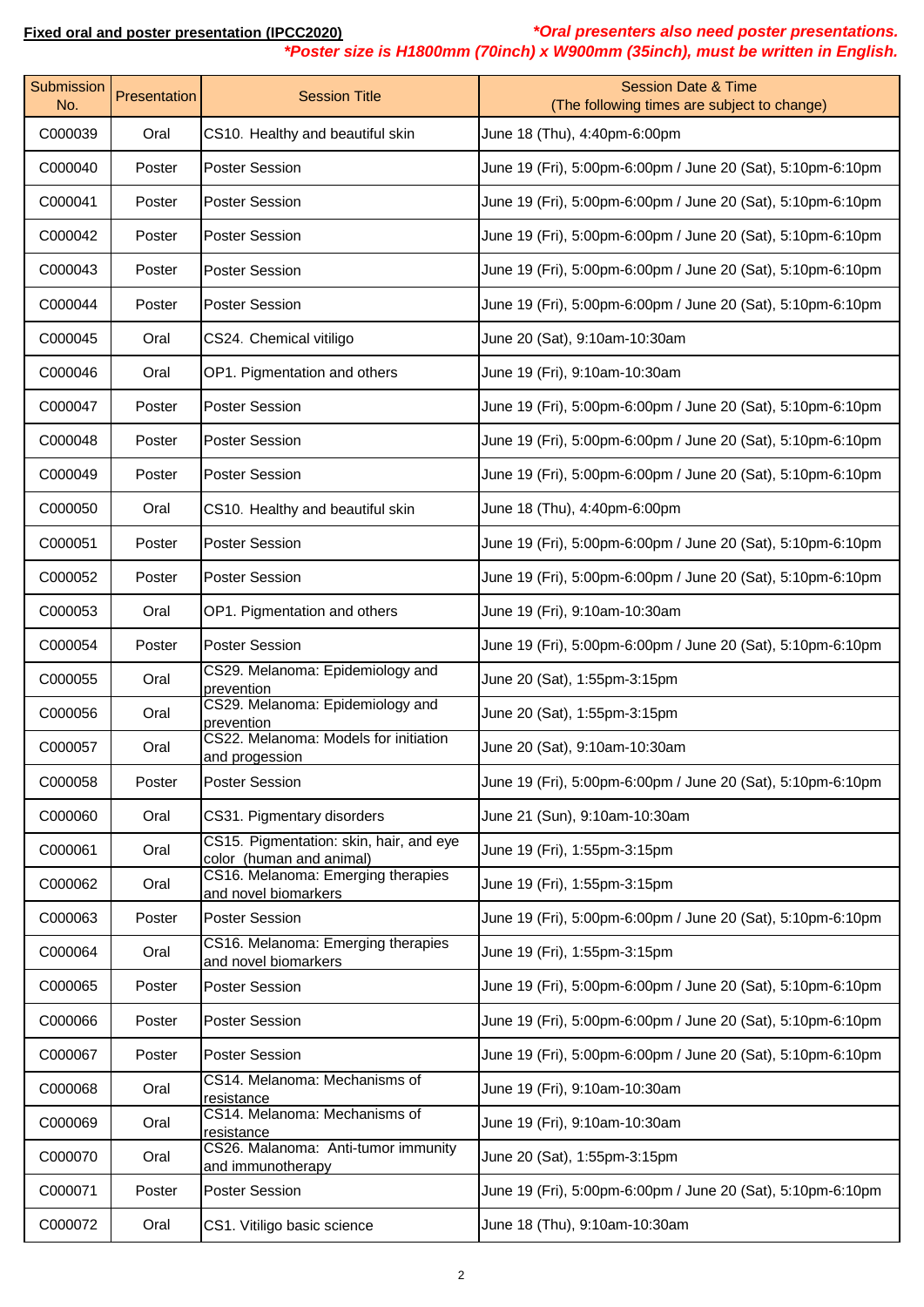| Submission<br>No. | Presentation | <b>Session Title</b>                                                           | <b>Session Date &amp; Time</b><br>(The following times are subject to change) |
|-------------------|--------------|--------------------------------------------------------------------------------|-------------------------------------------------------------------------------|
| C000073           | Oral         | CS1. Vitiligo basic science                                                    | June 18 (Thu), 9:10am-10:30am                                                 |
| C000074           | Poster       | <b>Poster Session</b>                                                          | June 19 (Fri), 5:00pm-6:00pm / June 20 (Sat), 5:10pm-6:10pm                   |
| C000075           | Poster       | <b>Poster Session</b>                                                          | June 19 (Fri), 5:00pm-6:00pm / June 20 (Sat), 5:10pm-6:10pm                   |
| C000076           | Oral         | OP2. vitiligo                                                                  | June 21 (Sun), 9:10am-10:30am                                                 |
| C000077           | Oral         | OP2. vitiligo                                                                  | June 21 (Sun), 9:10am-10:30am                                                 |
| C000078           | Oral         | CS20. Genetics and epigenetic control of<br>melanoma                           | June 19 (Fri), 3:30pm-4:50pm                                                  |
| C000079           | Poster       | <b>Poster Session</b>                                                          | June 19 (Fri), 5:00pm-6:00pm / June 20 (Sat), 5:10pm-6:10pm                   |
| C000080           | Poster       | <b>Poster Session</b>                                                          | June 19 (Fri), 5:00pm-6:00pm / June 20 (Sat), 5:10pm-6:10pm                   |
| C000081           | Poster       | <b>Poster Session</b>                                                          | June 19 (Fri), 5:00pm-6:00pm / June 20 (Sat), 5:10pm-6:10pm                   |
| C000082           | Oral         | OP1. Pigmentation and others                                                   | June 19 (Fri), 9:10am-10:30am                                                 |
| C000083           | Poster       | <b>Poster Session</b>                                                          | June 19 (Fri), 5:00pm-6:00pm / June 20 (Sat), 5:10pm-6:10pm                   |
| C000084           | Oral         | CS9. Albinism: research, diagnosis and<br>clinical aspects                     | June 18 (Thu), 4:40pm-6:00pm                                                  |
| C000085           | Poster       | <b>Poster Session</b>                                                          | June 19 (Fri), 5:00pm-6:00pm / June 20 (Sat), 5:10pm-6:10pm                   |
| C000086           | Oral         | CS11. Animal models of pigmentation                                            | June 18 (Thu), 4:40pm-6:00pm                                                  |
| C000087           | Poster       | <b>Poster Session</b>                                                          | June 19 (Fri), 5:00pm-6:00pm / June 20 (Sat), 5:10pm-6:10pm                   |
| C000088           | Poster       | <b>Poster Session</b>                                                          | June 19 (Fri), 5:00pm-6:00pm / June 20 (Sat), 5:10pm-6:10pm                   |
| C000089           | Oral         | CS5. Pathophysiological processes<br>involving melanin: translational approach | June 18 (Thu), 1:55pm-3:15pm                                                  |
| C000090           | Poster       | <b>Poster Session</b>                                                          | June 19 (Fri), 5:00pm-6:00pm / June 20 (Sat), 5:10pm-6:10pm                   |
| C000091           | Oral         | CS2. Metabolic, molecular and<br>intracellular signaling of melanocytes        | June 18 (Thu), 9:10am-10:30am                                                 |
| C000093           | Oral         | CS9. Albinism: research, diagnosis and<br>clinical aspects                     | June 18 (Thu), 4:40pm-6:00pm                                                  |
| C000094           | Oral         | OP1. Pigmentation and others                                                   | June 19 (Fri), 9:10am-10:30am                                                 |
| C000095           | Oral         | CS31. Pigmentary disorders                                                     | June 21 (Sun), 9:10am-10:30am                                                 |
| C000096           | Poster       | <b>Poster Session</b>                                                          | June 19 (Fri), 5:00pm-6:00pm / June 20 (Sat), 5:10pm-6:10pm                   |
| C000097           | Poster       | <b>Poster Session</b>                                                          | June 19 (Fri), 5:00pm-6:00pm / June 20 (Sat), 5:10pm-6:10pm                   |
| C000098           | Oral         | CS28. Solar radiation and pigmentation                                         | June 20 (Sat), 1:55pm-3:15pm                                                  |
| C000099           | Poster       | <b>Poster Session</b>                                                          | June 19 (Fri), 5:00pm-6:00pm / June 20 (Sat), 5:10pm-6:10pm                   |
| C000100           | Oral         | CS21. QOL of patients with melanoma<br>and pigmentary disorders                | June 19 (Fri), 3:30pm-4:50pm                                                  |
| C000101           | Oral         | CS1. Vitiligo basic science                                                    | June 18 (Thu), 9:10am-10:30am                                                 |
| C000102           | Poster       | <b>Poster Session</b>                                                          | June 19 (Fri), 5:00pm-6:00pm / June 20 (Sat), 5:10pm-6:10pm                   |
| C000103           | Poster       | <b>Poster Session</b>                                                          | June 19 (Fri), 5:00pm-6:00pm / June 20 (Sat), 5:10pm-6:10pm                   |
| C000104           | Poster       | <b>Poster Session</b>                                                          | June 19 (Fri), 5:00pm-6:00pm / June 20 (Sat), 5:10pm-6:10pm                   |
| C000105           | Poster       | <b>Poster Session</b>                                                          | June 19 (Fri), 5:00pm-6:00pm / June 20 (Sat), 5:10pm-6:10pm                   |
| C000106           | Oral         | CS4. Melanosome: Biogenesis, transport<br>and transfer                         | June 18 (Thu), 1:55pm-3:15pm                                                  |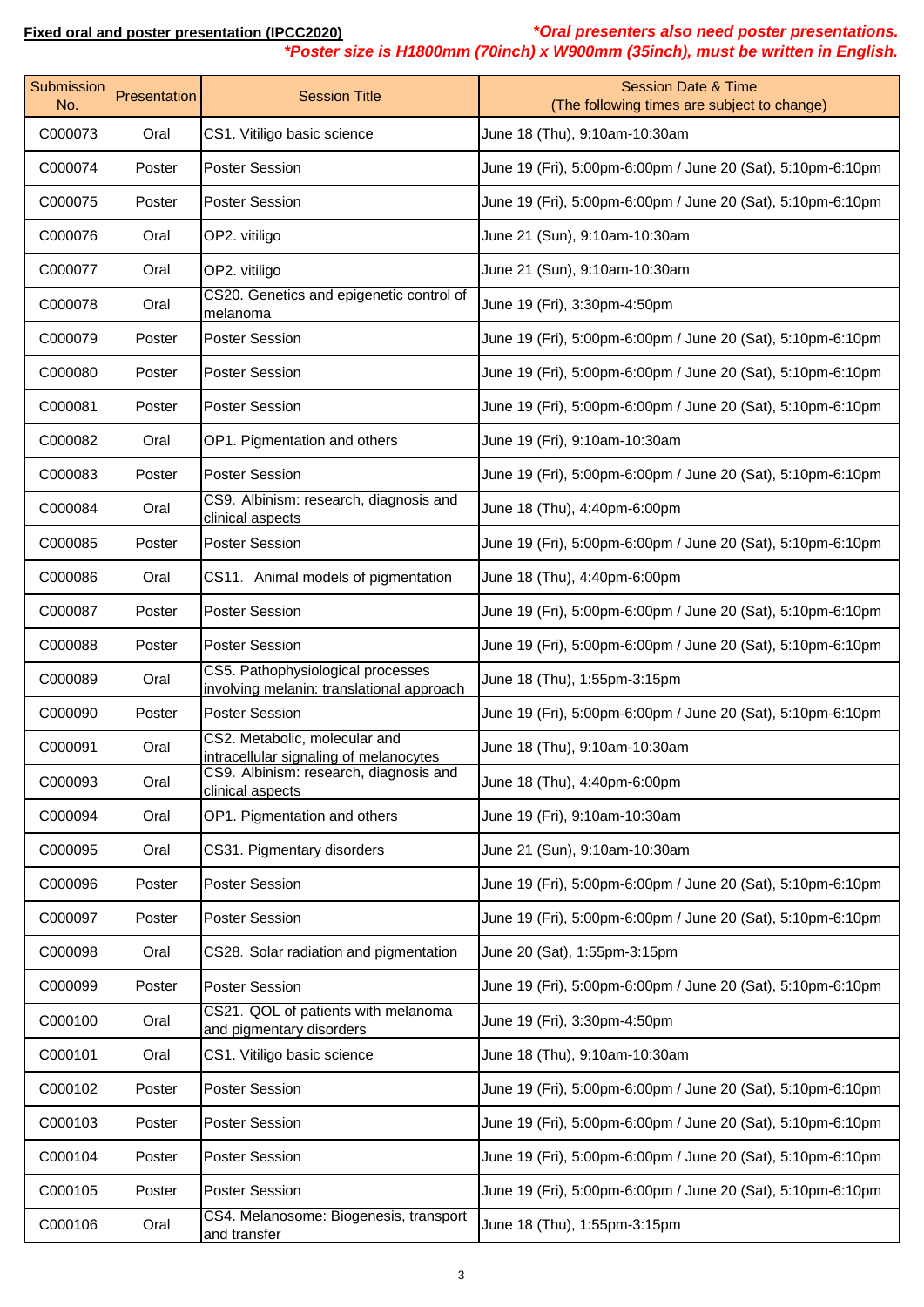| *Poster size is H1800mm (70inch) x W900mm (35inch), must be written in English. |  |  |  |
|---------------------------------------------------------------------------------|--|--|--|
|---------------------------------------------------------------------------------|--|--|--|

| Submission<br>No. | Presentation | <b>Session Title</b>                                                    | <b>Session Date &amp; Time</b><br>(The following times are subject to change) |
|-------------------|--------------|-------------------------------------------------------------------------|-------------------------------------------------------------------------------|
| C000107           | Poster       | <b>Poster Session</b>                                                   | June 19 (Fri), 5:00pm-6:00pm / June 20 (Sat), 5:10pm-6:10pm                   |
| C000108           | Poster       | <b>Poster Session</b>                                                   | June 19 (Fri), 5:00pm-6:00pm / June 20 (Sat), 5:10pm-6:10pm                   |
| C000109           | Oral         | CS19. Melanoma: Targeted and<br>combination therapies                   | June 19 (Fri), 3:30pm-4:50pm                                                  |
| C000110           | Oral         | CS24. Chemical vitiligo                                                 | June 20 (Sat), 9:10am-10:30am                                                 |
| C000111           | Poster       | <b>Poster Session</b>                                                   | June 19 (Fri), 5:00pm-6:00pm / June 20 (Sat), 5:10pm-6:10pm                   |
| C000112           | Poster       | <b>Poster Session</b>                                                   | June 19 (Fri), 5:00pm-6:00pm / June 20 (Sat), 5:10pm-6:10pm                   |
| C000113           | Oral         | CS14. Melanoma: Mechanisms of<br>resistance                             | June 19 (Fri), 9:10am-10:30am                                                 |
| C000114           | Poster       | <b>Poster Session</b>                                                   | June 19 (Fri), 5:00pm-6:00pm / June 20 (Sat), 5:10pm-6:10pm                   |
| C000115           | Oral         | CS7. Crossroads of neuroscience and<br>pigmentation                     | June 18 (Thu), 1:55pm-3:15pm                                                  |
| C000116           | Poster       | <b>Poster Session</b>                                                   | June 19 (Fri), 5:00pm-6:00pm / June 20 (Sat), 5:10pm-6:10pm                   |
| C000117           | Poster       | <b>Poster Session</b>                                                   | June 19 (Fri), 5:00pm-6:00pm / June 20 (Sat), 5:10pm-6:10pm                   |
| C000118           | Oral         | CS32. Melasma: Basic and Clinical<br>advances                           | June 21 (Sun), 9:10am-10:30am                                                 |
| C000119           | Poster       | <b>Poster Session</b>                                                   | June 19 (Fri), 5:00pm-6:00pm / June 20 (Sat), 5:10pm-6:10pm                   |
| C000120           | Poster       | <b>Poster Session</b>                                                   | June 19 (Fri), 5:00pm-6:00pm / June 20 (Sat), 5:10pm-6:10pm                   |
| C000121           | Oral         | OP1. Pigmentation and others                                            | June 19 (Fri), 9:10am-10:30am                                                 |
| C000122           | Poster       | <b>Poster Session</b>                                                   | June 19 (Fri), 5:00pm-6:00pm / June 20 (Sat), 5:10pm-6:10pm                   |
| C000123           | Oral         | CS9. Albinism: research, diagnosis and<br>clinical aspects              | June 18 (Thu), 4:40pm-6:00pm                                                  |
| C000125           | Poster       | <b>Poster Session</b>                                                   | June 19 (Fri), 5:00pm-6:00pm / June 20 (Sat), 5:10pm-6:10pm                   |
| C000126           | Poster       | <b>Poster Session</b>                                                   | June 19 (Fri), 5:00pm-6:00pm / June 20 (Sat), 5:10pm-6:10pm                   |
| C000127           | Oral         | OP2. vitiligo                                                           | June 21 (Sun), 9:10am-10:30am                                                 |
| C000129           | Poster       | <b>Poster Session</b>                                                   | June 19 (Fri), 5:00pm-6:00pm / June 20 (Sat), 5:10pm-6:10pm                   |
| C000130           | Oral         | CS18. Pigmentary Systems as a<br>signature of evolution                 | June 19 (Fri), 3:30pm-4:50pm                                                  |
| C000132           | Poster       | Poster Session                                                          | June 19 (Fri), 5:00pm-6:00pm / June 20 (Sat), 5:10pm-6:10pm                   |
| C000133           | Poster       | <b>Poster Session</b>                                                   | June 19 (Fri), 5:00pm-6:00pm / June 20 (Sat), 5:10pm-6:10pm                   |
| C000134           | Oral         | CS12. Vitiligo: Clinical aspects                                        | June 19 (Fri), 9:10am-10:30am                                                 |
| C000135           | Oral         | CS24. Chemical vitiligo                                                 | June 20 (Sat), 9:10am-10:30am                                                 |
| C000136           | Poster       | <b>Poster Session</b>                                                   | June 19 (Fri), 5:00pm-6:00pm / June 20 (Sat), 5:10pm-6:10pm                   |
| C000137           | Oral         | OP1. Pigmentation and others                                            | June 19 (Fri), 9:10am-10:30am                                                 |
| C000138           | Poster       | <b>Poster Session</b>                                                   | June 19 (Fri), 5:00pm-6:00pm / June 20 (Sat), 5:10pm-6:10pm                   |
| C000139           | Oral         | CS2. Metabolic, molecular and<br>intracellular signaling of melanocytes | June 18 (Thu), 9:10am-10:30am                                                 |
| C000140           | Poster       | Poster Session                                                          | June 19 (Fri), 5:00pm-6:00pm / June 20 (Sat), 5:10pm-6:10pm                   |
| C000141           | Poster       | <b>Poster Session</b>                                                   | June 19 (Fri), 5:00pm-6:00pm / June 20 (Sat), 5:10pm-6:10pm                   |
| C000142           | Poster       | Poster Session                                                          | June 19 (Fri), 5:00pm-6:00pm / June 20 (Sat), 5:10pm-6:10pm                   |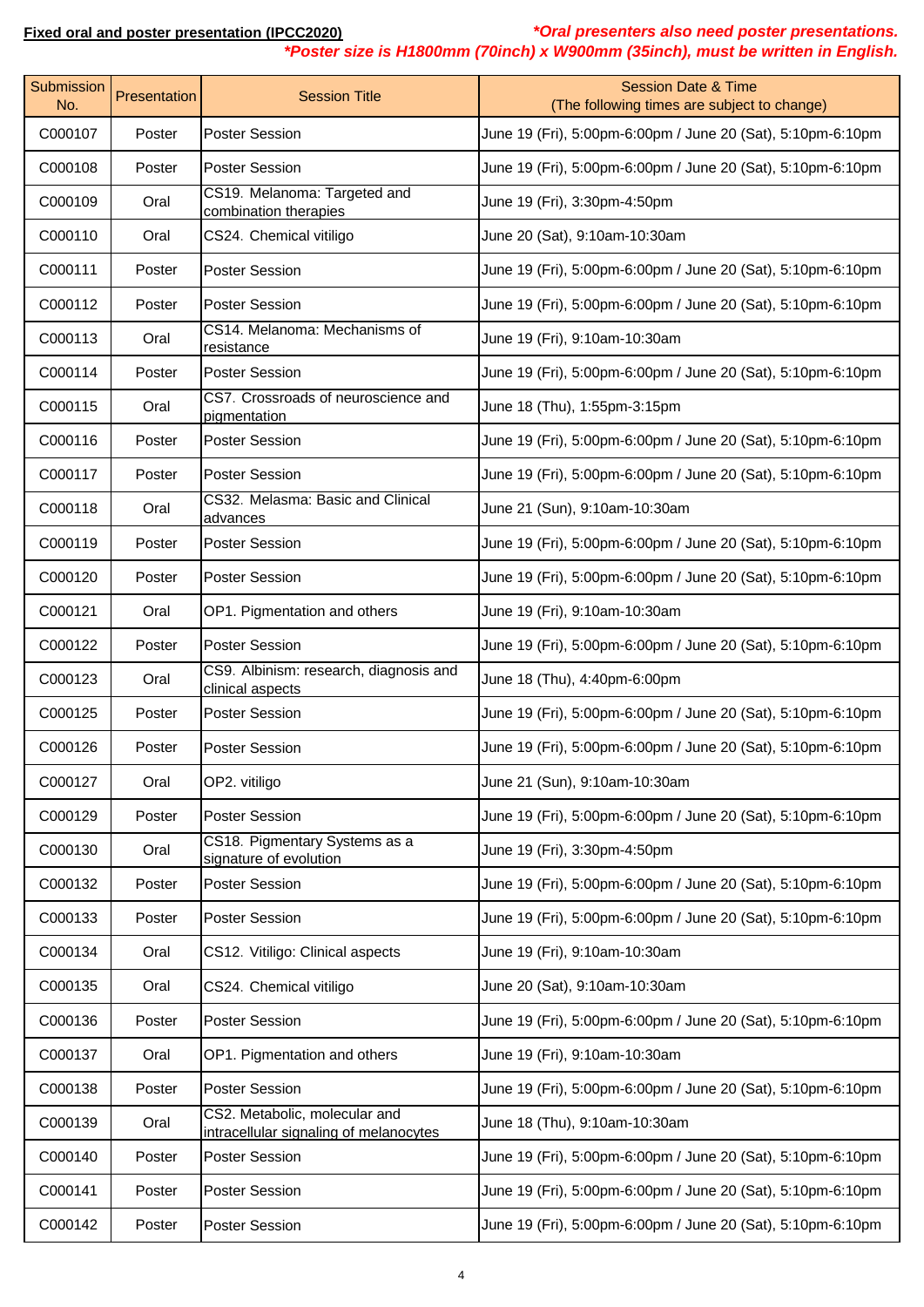| *Oral presenters also need poster presentations.<br>Fixed oral and poster presentation (IPCC2020)<br>*Poster size is H1800mm (70inch) x W900mm (35inch), must be written in English. |              |                                                          |                                                                               |
|--------------------------------------------------------------------------------------------------------------------------------------------------------------------------------------|--------------|----------------------------------------------------------|-------------------------------------------------------------------------------|
| <b>Submission</b><br>No.                                                                                                                                                             | Presentation | <b>Session Title</b>                                     | <b>Session Date &amp; Time</b><br>(The following times are subject to change) |
| C000143                                                                                                                                                                              | Oral         | CS26. Malanoma: Anti-tumor immunity<br>and immunotherapy | June 20 (Sat), 1:55pm-3:15pm                                                  |
| C000144                                                                                                                                                                              | Poster       | <b>Poster Session</b>                                    | June 19 (Fri), 5:00pm-6:00pm / June 20 (Sat), 5:10pm-6:10pm                   |
| C000146                                                                                                                                                                              | Oral         | CS32. Melasma: Basic and Clinical<br>advances            | June 21 (Sun), 9:10am-10:30am                                                 |
| C000147                                                                                                                                                                              | Oral         | CS10. Healthy and beautiful skin                         | June 18 (Thu), 4:40pm-6:00pm                                                  |
| C000148                                                                                                                                                                              | Oral         | CS12. Vitiligo: Clinical aspects                         | June 19 (Fri), 9:10am-10:30am                                                 |
| C000149                                                                                                                                                                              | Poster       | <b>Poster Session</b>                                    | June 19 (Fri), 5:00pm-6:00pm / June 20 (Sat), 5:10pm-6:10pm                   |
| C000150                                                                                                                                                                              | Poster       | <b>Poster Session</b>                                    | June 19 (Fri), 5:00pm-6:00pm / June 20 (Sat), 5:10pm-6:10pm                   |
| C000151                                                                                                                                                                              | Oral         | CS17. Melanin: From biochemistry to<br>biophysics        | June 19 (Fri), 1:55pm-3:15pm                                                  |
| C000152                                                                                                                                                                              | Poster       | <b>Poster Session</b>                                    | June 19 (Fri), 5:00pm-6:00pm / June 20 (Sat), 5:10pm-6:10pm                   |
| C000153                                                                                                                                                                              | Poster       | <b>Poster Session</b>                                    | June 19 (Fri), 5:00pm-6:00pm / June 20 (Sat), 5:10pm-6:10pm                   |
| C000154                                                                                                                                                                              | Oral         | CS8. Vitiligo: Re-pigmentation                           | June 18 (Thu), 4:40pm-6:00pm                                                  |
| C000155                                                                                                                                                                              | Poster       | <b>Poster Session</b>                                    | June 19 (Fri), 5:00pm-6:00pm / June 20 (Sat), 5:10pm-6:10pm                   |
| C000156                                                                                                                                                                              | Oral         | CS30. Melanoma: Heterogeniety and<br>microenvironment    | June 21 (Sun), 9:10am-10:30am                                                 |
| C000157                                                                                                                                                                              | Poster       | <b>Poster Session</b>                                    | June 19 (Fri), 5:00pm-6:00pm / June 20 (Sat), 5:10pm-6:10pm                   |
| C000158                                                                                                                                                                              | Poster       | <b>Poster Session</b>                                    | June 19 (Fri), 5:00pm-6:00pm / June 20 (Sat), 5:10pm-6:10pm                   |
| C000159                                                                                                                                                                              | Poster       | <b>Poster Session</b>                                    | June 19 (Fri), 5:00pm-6:00pm / June 20 (Sat), 5:10pm-6:10pm                   |
| C000161                                                                                                                                                                              | Poster       | <b>Poster Session</b>                                    | June 19 (Fri), 5:00pm-6:00pm / June 20 (Sat), 5:10pm-6:10pm                   |
| C000163                                                                                                                                                                              | Poster       | <b>Poster Session</b>                                    | June 19 (Fri), 5:00pm-6:00pm / June 20 (Sat), 5:10pm-6:10pm                   |
| C000165                                                                                                                                                                              | Oral         | CS4. Melanosome: Biogenesis, transport<br>and transfer   | June 18 (Thu), 1:55pm-3:15pm                                                  |
| C000166                                                                                                                                                                              | Oral         | OP2. vitiligo                                            | June 21 (Sun), 9:10am-10:30am                                                 |
| C000167                                                                                                                                                                              | Oral         | CS27. Melanocyte Development                             | June 20 (Sat), 1:55pm-3:15pm                                                  |
| C000168                                                                                                                                                                              | Oral         | CS4. Melanosome: Biogenesis, transport<br>and transfer   | June 18 (Thu), 1:55pm-3:15pm                                                  |
| C000169                                                                                                                                                                              | Poster       | <b>Poster Session</b>                                    | June 19 (Fri), 5:00pm-6:00pm / June 20 (Sat), 5:10pm-6:10pm                   |
| C000170                                                                                                                                                                              | Poster       | <b>Poster Session</b>                                    | June 19 (Fri), 5:00pm-6:00pm / June 20 (Sat), 5:10pm-6:10pm                   |
| C000171                                                                                                                                                                              | Poster       | <b>Poster Session</b>                                    | June 19 (Fri), 5:00pm-6:00pm / June 20 (Sat), 5:10pm-6:10pm                   |
| C000172                                                                                                                                                                              | Poster       | <b>Poster Session</b>                                    | June 19 (Fri), 5:00pm-6:00pm / June 20 (Sat), 5:10pm-6:10pm                   |
| C000173                                                                                                                                                                              | Poster       | <b>Poster Session</b>                                    | June 19 (Fri), 5:00pm-6:00pm / June 20 (Sat), 5:10pm-6:10pm                   |
| C000175                                                                                                                                                                              | Oral         | CS12. Vitiligo: Clinical aspects                         | June 19 (Fri), 9:10am-10:30am                                                 |
| C000176                                                                                                                                                                              | Poster       | <b>Poster Session</b>                                    | June 19 (Fri), 5:00pm-6:00pm / June 20 (Sat), 5:10pm-6:10pm                   |
| C000177                                                                                                                                                                              | Poster       | <b>Poster Session</b>                                    | June 19 (Fri), 5:00pm-6:00pm / June 20 (Sat), 5:10pm-6:10pm                   |
| C000178                                                                                                                                                                              | Poster       | <b>Poster Session</b>                                    | June 19 (Fri), 5:00pm-6:00pm / June 20 (Sat), 5:10pm-6:10pm                   |

C000180 Poster Poster Session June 19 (Fri), 5:00pm-6:00pm / June 20 (Sat), 5:10pm-6:10pm

C000179 | Oral CS13. Melanocytes and their Niches | June 19 (Fri), 9:10am-10:30am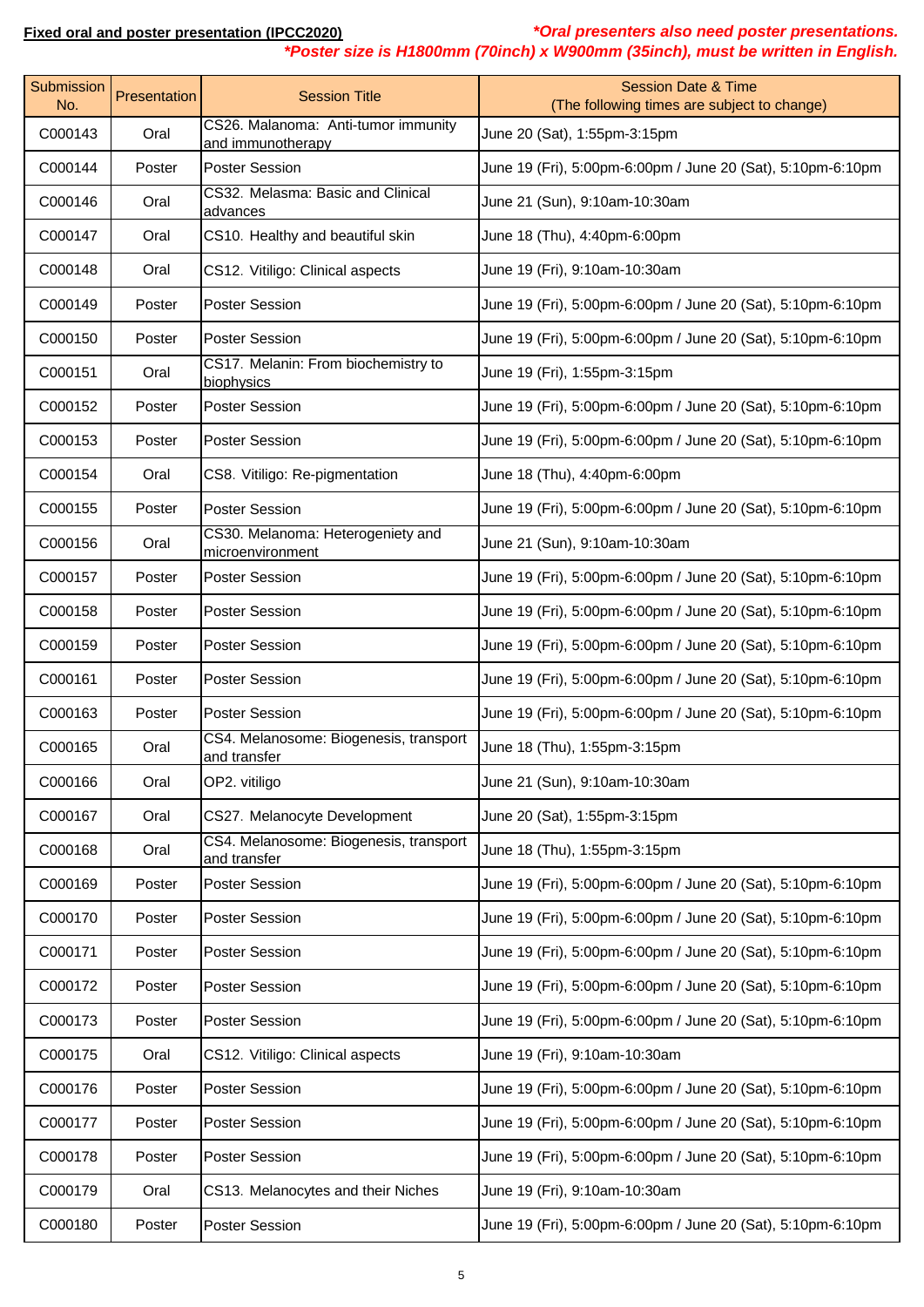**Fixed oral and poster presentation (IPCC2020)** *\*Oral presenters also need poster presentations.*

|                   |              |                                                                     | *Poster size is H1800mm (70inch) x W900mm (35inch), must be written in English. |
|-------------------|--------------|---------------------------------------------------------------------|---------------------------------------------------------------------------------|
| Submission<br>No. | Presentation | <b>Session Title</b>                                                | <b>Session Date &amp; Time</b><br>(The following times are subject to change)   |
| C000182           | Oral         | CS16. Melanoma: Emerging therapies<br>and novel biomarkers          | June 19 (Fri), 1:55pm-3:15pm                                                    |
| C000183           | Poster       | <b>Poster Session</b>                                               | June 19 (Fri), 5:00pm-6:00pm / June 20 (Sat), 5:10pm-6:10pm                     |
| C000184           | Oral         | OP2. vitiligo                                                       | June 21 (Sun), 9:10am-10:30am                                                   |
| C000185           | Oral         | OP2. vitiligo                                                       | June 21 (Sun), 9:10am-10:30am                                                   |
| C000186           | Oral         | CS31. Pigmentary disorders                                          | June 21 (Sun), 9:10am-10:30am                                                   |
| C000187           | Oral         | CS8. Vitiligo: Re-pigmentation                                      | June 18 (Thu), 4:40pm-6:00pm                                                    |
| C000188           | Poster       | <b>Poster Session</b>                                               | June 19 (Fri), 5:00pm-6:00pm / June 20 (Sat), 5:10pm-6:10pm                     |
| C000189           | Poster       | <b>Poster Session</b>                                               | June 19 (Fri), 5:00pm-6:00pm / June 20 (Sat), 5:10pm-6:10pm                     |
| C000191           | Poster       | <b>Poster Session</b>                                               | June 19 (Fri), 5:00pm-6:00pm / June 20 (Sat), 5:10pm-6:10pm                     |
| C000192           | Oral         | CS25. Lasers and light devices                                      | June 20 (Sat), 9:10am-10:30am                                                   |
| C000193           | Poster       | <b>Poster Session</b>                                               | June 19 (Fri), 5:00pm-6:00pm / June 20 (Sat), 5:10pm-6:10pm                     |
| C000194           | Oral         | CS23. Melanoma: Diagnosis and imaging                               | June 20 (Sat), 9:10am-10:30am                                                   |
| C000195           | Poster       | <b>Poster Session</b>                                               | June 19 (Fri), 5:00pm-6:00pm / June 20 (Sat), 5:10pm-6:10pm                     |
| C000196           | Poster       | <b>Poster Session</b>                                               | June 19 (Fri), 5:00pm-6:00pm / June 20 (Sat), 5:10pm-6:10pm                     |
| C000197           | Oral         | CS31. Pigmentary disorders                                          | June 21 (Sun), 9:10am-10:30am                                                   |
| C000199           | Poster       | <b>Poster Session</b>                                               | June 19 (Fri), 5:00pm-6:00pm / June 20 (Sat), 5:10pm-6:10pm                     |
| C000200           | Poster       | <b>Poster Session</b>                                               | June 19 (Fri), 5:00pm-6:00pm / June 20 (Sat), 5:10pm-6:10pm                     |
| C000201           | Poster       | <b>Poster Session</b>                                               | June 19 (Fri), 5:00pm-6:00pm / June 20 (Sat), 5:10pm-6:10pm                     |
| C000202           | Poster       | <b>Poster Session</b>                                               | June 19 (Fri), 5:00pm-6:00pm / June 20 (Sat), 5:10pm-6:10pm                     |
| C000203           | Oral         | OP1. Pigmentation and others                                        | June 19 (Fri), 9:10am-10:30am                                                   |
| C000204           | Oral         | CS23. Melanoma: Diagnosis and imaging                               | June 20 (Sat), 9:10am-10:30am                                                   |
| C000205           | Oral         | CS20. Genetics and epigenetic control of<br>melanoma                | June 19 (Fri), 3:30pm-4:50pm                                                    |
| C000206           | Poster       | <b>Poster Session</b>                                               | June 19 (Fri), 5:00pm-6:00pm / June 20 (Sat), 5:10pm-6:10pm                     |
| C000207           | Oral         | CS22. Melanoma: Models for initiation<br>and progession             | June 20 (Sat), 9:10am-10:30am                                                   |
| C000208           | Oral         | CS17. Melanin: From biochemistry to<br>biophysics                   | June 19 (Fri), 1:55pm-3:15pm                                                    |
| C000209           | Poster       | <b>Poster Session</b>                                               | June 19 (Fri), 5:00pm-6:00pm / June 20 (Sat), 5:10pm-6:10pm                     |
| C000210           | Oral         | OP2. vitiligo                                                       | June 21 (Sun), 9:10am-10:30am                                                   |
| C000211           | Poster       | <b>Poster Session</b>                                               | June 19 (Fri), 5:00pm-6:00pm / June 20 (Sat), 5:10pm-6:10pm                     |
| C000212           | Oral         | CS15. Pigmentation: skin, hair, and eye<br>color (human and animal) | June 19 (Fri), 1:55pm-3:15pm                                                    |
| C000213           | Poster       | Poster Session                                                      | June 19 (Fri), 5:00pm-6:00pm / June 20 (Sat), 5:10pm-6:10pm                     |
| C000214           | Poster       | <b>Poster Session</b>                                               | June 19 (Fri), 5:00pm-6:00pm / June 20 (Sat), 5:10pm-6:10pm                     |
| C000215           | Poster       | <b>Poster Session</b>                                               | June 19 (Fri), 5:00pm-6:00pm / June 20 (Sat), 5:10pm-6:10pm                     |
| C000216           | Oral         | CS20. Genetics and epigenetic control of<br>melanoma                | June 19 (Fri), 3:30pm-4:50pm                                                    |